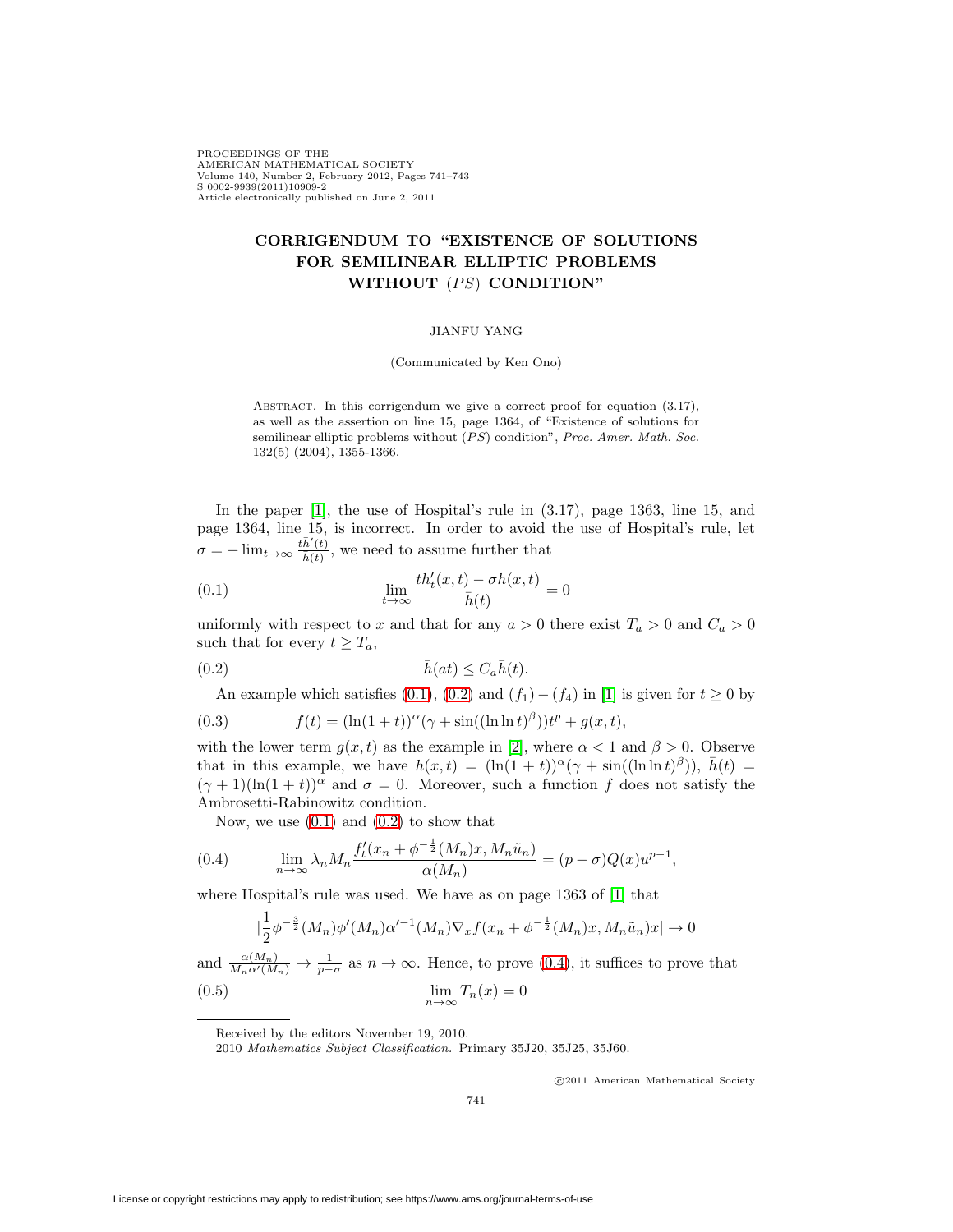for all x such that  $u(x) > 0$ , where

$$
T_n(x) = \frac{(p-\sigma)f(x_n + \phi^{-\frac{1}{2}}(M_n)x, M_n\tilde{u}_n) - M_n\tilde{u}_n f'_t(x_n + \phi^{-\frac{1}{2}}(M_n)x, M_n\tilde{u}_n)}{\alpha(M_n)}.
$$

Here we deal only with the case

<span id="page-1-0"></span>(0.6) 
$$
\lim_{t \to \infty} \bar{h}(t)t^{p-q} = \infty.
$$

By [\(0.1\)](#page-0-0), for  $\varepsilon > 0$  there exists  $t_{\varepsilon} > 0$  such that for  $t \ge t_{\varepsilon}$  and all  $x \in \Omega$ ,

(0.7) 
$$
\left|\frac{th'_t(x,t)-\sigma h(x,t)}{\bar{h}(t)}\right|<\varepsilon,
$$

which implies

<span id="page-1-1"></span>
$$
|T_n(x)| \le \frac{|\sigma h(x_n + \phi^{-\frac{1}{2}}(M_n)x, M_n\tilde{u}_n) - M_n\tilde{u}_n h'_t(x_n + \phi^{-\frac{1}{2}}(M_n)x, M_n\tilde{u}_n)|}{\bar{h}(M_n)} + \frac{M_n^q}{M_n^p \bar{h}(M_n)}.
$$

Since  $M_n\tilde{u}_n(x) \to \infty$  as  $n \to \infty$ , by [\(0.6\)](#page-1-0) and [\(0.7\)](#page-1-1) we may find  $N_{\varepsilon} > 0$  such that for  $n \geq N_{\varepsilon}$ ,  $|T_n(x)| < \varepsilon$ . Equation [\(0.5\)](#page-0-3) follows.

Next, we prove the formula on page 1364, line 15, that is,

<span id="page-1-2"></span>
$$
(0.8) \quad (M_n \alpha(M_n))^{-1} \lambda_n F(x_n + \phi^{-\frac{1}{2}}(M_n)x, M_n \tilde{u}_n) \to \frac{1}{p+1-\sigma} Q(x) |u(x)|^{p+1}.
$$

By  $(f_3)$ , there exists  $\varepsilon > 0$  such that  $\sigma + \varepsilon < p$  and  $-t\bar{h}'(t) \leq (\sigma + \varepsilon)\bar{h}(t)$ . Integrating by part, we obtain

$$
\int_0^t \bar{h}(s)s^p ds \le C\bar{h}(t)t^{p+1}
$$

for  $t$  large enough. This inequality, together with  $(0.1)$ , yields

(0.9) 
$$
\lim_{t \to +\infty} \frac{tf(x,t) - (p - \sigma + 1)F(x,t)}{t^{p+1}\bar{h}(t)} = 0
$$

uniformly with respect to  $x$ . Therefore, we may deduce as above that

$$
\lim_{n \to \infty} \frac{(p - \sigma + 1)F(x_n + \phi^{-\frac{1}{2}}(M_n)x, M_n\tilde{u}_n) - M_n\tilde{u}_n f(x_n + \phi^{-\frac{1}{2}}(M_n)x, M_n\tilde{u}_n)}{M_n^{p+1}\bar{h}(M_n\tilde{u}_n)} = 0,
$$

which implies  $(0.8)$ .

#### Acknowledgment

The author would like to thank Professor Abdelaziz Harrabi for bringing the error to his attention and for suggesting the correction to the problem.